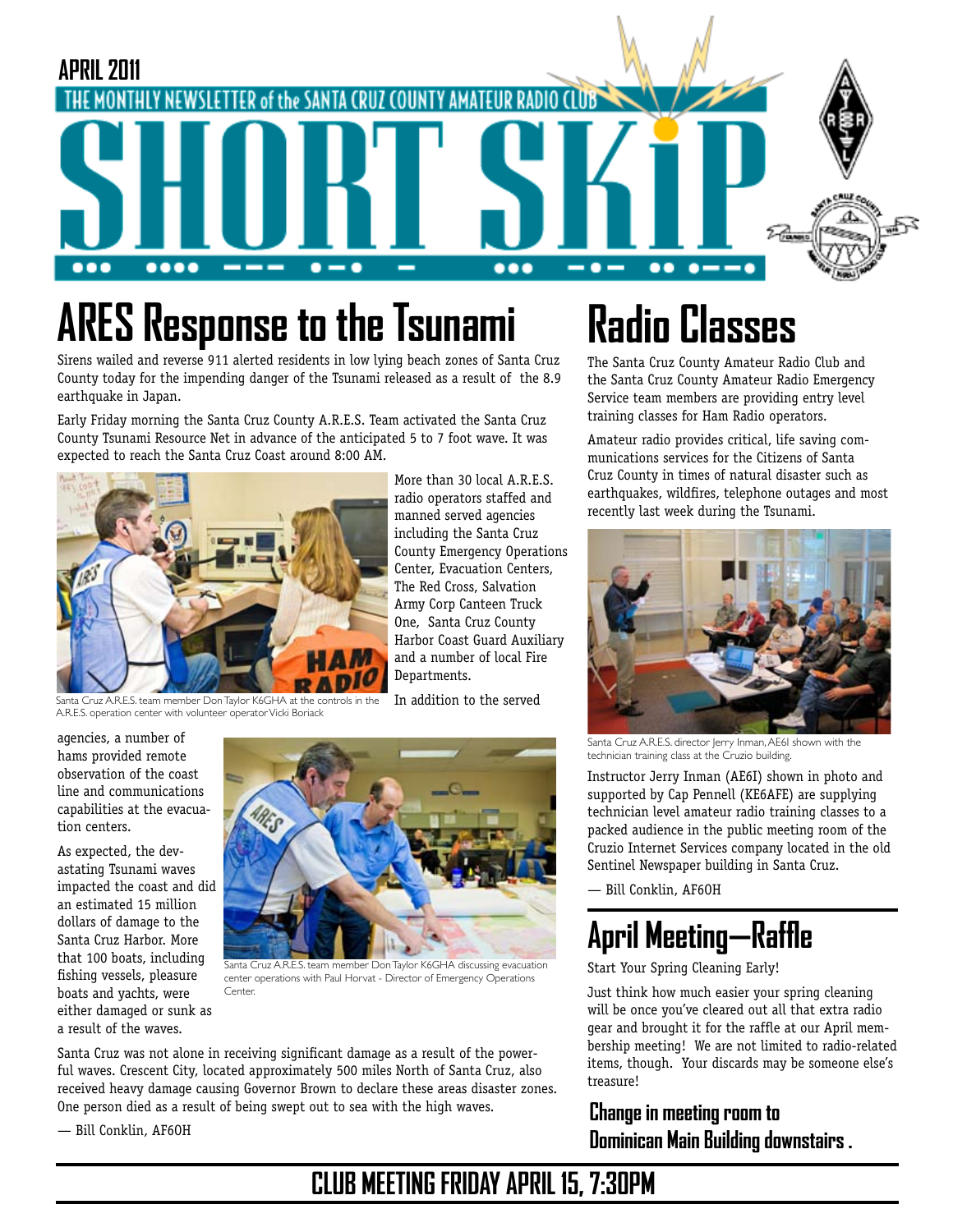# **Ham Radio meets the 4 – H Club**

Santa Cruz A.R.E.S. Public Information Officer, William Conklin, presided over a leadership and technology interview for Joshua Porter / KI6UAQ as part of his GOLD level 4 – H test.

Joshua was first licensed in 2008 and upgraded to the General Class in 2010. He has developed a broad array of ham radio projects for the local 4 –H organization including helping teach 4 – H members about amateur radio.

With the assistance of local radio operator Donald Kerns / AE6RF, they joined forces to lead a county wide amateur radio project for the 4 – H. This included a visit to the Emergency Operations Center; participation in Field Day Activities; and with his team members, set up a station for the California QSO Party and were awarded the Top California Youth Team award.

—AF6OH, Santa Cruz A.R.E.S. PIO



AF6OH Santa Cruz A.R.E.S. PIO interviewing Joshua Porter KI6UAQ for his 4 – H Gold Leadership Award.

I have created and presented several different 4-H presentations about Amateur Radio. These include an educational display with information about Ham Radio called "Ham Not Just for Dinner" which showed some of the many different aspects of Amateur Radio, including contesting, moon bounce, community service and emergency communications, and a PowerPoint presentation about how antennas work and how to build a dipole called "Antenna Basics".

Each of these presentations was given to my club, Felton 4H, our county Presentation Day, our tri-county Presentations including Santa Cruz County, San Benito County and Monterey County and California 4H State Presentations.

I earned gold medals on both presentations through tri-county and "Ham, Not Just

For Dinner" at State level. I've displayed "Ham, Not Just for Dinner" in several public forums, including Santa Cruz County Fair, our Santa Cruz County 4H Spring fair and various public outreach events like National 4H Week community service for Valley Churches United.

Some of the other teaching opportunities I have been able to participate in include teaching a class at Santa Cruz County Summer 4-H Camp, and helping start the Santa Cruz County Amateur Radio Project as a Teen Leader.

At Camp Loma, I helped install an HF dipole antenna for camp. I also organized and ran a class, teaching kids about Ham Radio, and showing them how to participate in a Fox Hunt. We all had a great time, and I am planning on doing it again next year.

When I first joined 4-H in 2008, I thought it would be fun to have an Amateur Radio

project. My brother and I had just earned our Technician licenses, and we were eager to get more interest both in Amateur Radio and technology in general with 4-H.

My brother rounded up Donald Kerns, AE6RF, who volunteered to lead an Amateur Radio Project. The project quickly gained members from all over the county. We did a lot of fun things, including a field trip to NET-COM; participating in the Fireworks 50 Endurance Race; started a weekly Kids Net on a local repeater; and went to Field Day, where we finally showed the kids what it is like to

actually operate a Ham radio. This year we are going to have a licensing class

for the Project, both our mom and a friend of ours are going to get their licenses!

Over the last couple of years I have entered different Amateur Radio and technology exhibits in the Santa Cruz County Fair. These include a homebrew 6-Meter Yagi, a homemade QSL card, and several educational displays about amateur radio.

Through my entries, the Youth Department in the Harvest Building at the fairgrounds has added a brand new Technology section which includes radios and electronics! I even had the honor of helping to create the rules for this new exhibit section for the Chair of the Youth Department, Joan Favero, who has designated a whole section to Technology starting with the 2011 County Fair.

I have been able to do a whole bunch of cool things as a ham. I have participated in the Boy Scouts Jamboree On The Air (JOTA), ARRL Field Day, the ARRL 10 Meter contest, the California QSO Party where I earned the Youth Operator award together with my brother and Cece Kerns, I started a new net just for kids,

I built a Cubical Quad and a Yagi-Uda Array, and I helped to get recognition in Santa Cruz County 4-H for Amateur Radio. However, all these in my opinion have been eclipsed by my participation in emergency nets.

In August 2009, I believe on the 12th if I remember correctly, my brother Ryan and I were laying down outside at about 11:00 pm, watching the Perseid Meteor shower.

We were right outside the living room, where our radio is, which was also switched on. Suddenly we heard JV, K6HJU, come on and inquire if anyone knew anything about a wildfire near Swanton. We rushed inside and responded that we had not heard anything about; indeed, at the time the local TV news channels were focused on a recent political scandal or something, they were not reporting anything about a fire.

After about 10 minutes of exchange, Cap Pennel, KE6AFE, came on and requested that we begin a resource net on WR6AOK, the repeater we were on. Although we never actually worked as a net control for the disaster known as the Lockheed Fire, we did offer our services several times, and monitored the radio almost round-the-clock for the next couple of days.

Later we were able to help a bit when there was a major fire at the Brookdale Lodge by doing a little investigation and reporting what was happening during the fire. This really changed the way I look at amateur radio, and every time I get the chance I try to participate as either a resource net control, or check-in to the ARES net on W6WLS. It has been a blast since I got my license, and has opened up a whole new world for me. Amateur radio means a lot to me; it is most assuredly connected with my future.

—Joshua Porter KI6UAQ

### **Gigi's is SK.**

Those who attend CAKE sessions and also read the Senile will find the notice of the closure of Gigi's reported on the front page of todays(monday) edition details on page A9.

73 es so long

Larry WB6MVK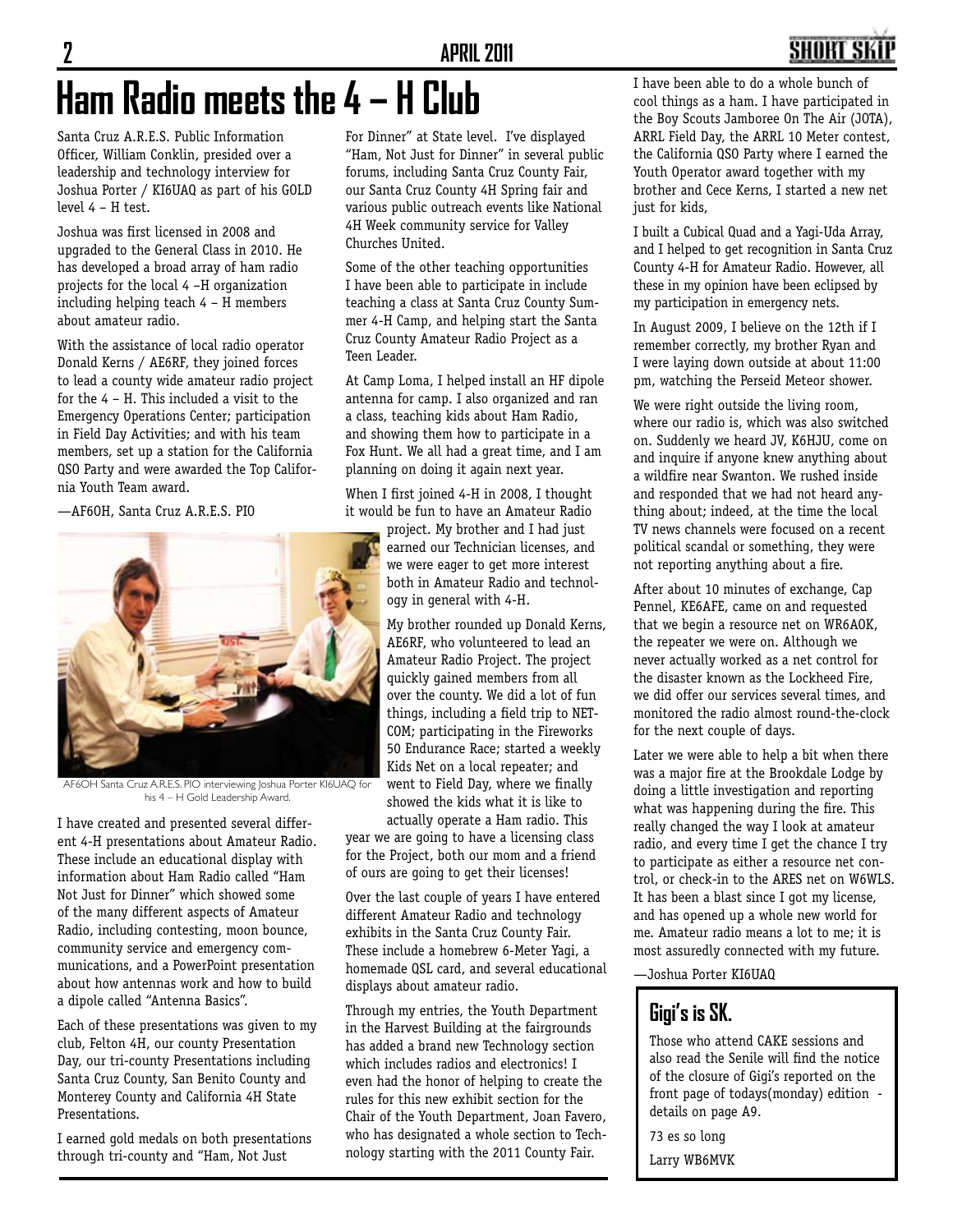### SHORT SKI



I am sorry to read of the closing of Gigi's Bakery and coffee shop. It was an excellent site for our CAKE meetings. The friendly atmosphere they maintained and the informal chair/table arrangements were very workable. From an article in the Sentinel it appeared that the owner was overdue for retirement. Let us hope that the new owners carry on in the already established manner. It could happen.

Most of the effects of the March Tsunami have been erased except for dock damage in the yacht harbor. Mother nature's unexpected ill behavior continues to reinforce the need for emergency services and ARES. I've missed the past couple of club meetings, but place a high value on the information disseminated there. We learn a lot from our fellow hams.

I have been reading books on the WWII war in the Pacific. As a Pearl Harbor Survivor, my interest began with that December 7th 1941 bombing. Sparse and faint communications from our far-distant battles in the Philippines, Wake Island and Guam were very dramatic. Of course in those days before computers and the Internet, HF communications and short wave listening was challenging and exciting. Radios were primitive and often, unreliable. Hams usually built their own transmitters and receivers. Aircraft radios, both Japanese and American frequently failed. While reading about the battle of Midway Island in Shattered Sword, I recall the story of my shipmate who was a radio operator on SBD dive-bombers. He was also the tail gunner when not operating the radios. He told me of a technique they used when attacked by Zeros. The Japanese fighters waited until the SBD gunners reloaded their twin machine guns. When the empty ammo boxes were tossed out the Zeros charged in. Our gunners carried spare empty boxes to act as bait. When they threw them overboard, the Zeros flew in and were greeted by twin streams of .30 caliber bullets.

Another interesting book loaned by Leon Fletcher, AA6ZG, is Unbroken, by Laura Hillenbrand. The protagonist flew aboard B-24 bombers in the Pacific. His aircraft

#### **APRIL 2011 3**

went down and after drifting 2000 miles in a rubber life raft, he was captured by the Japanese. As a POW, they were forbidden to talk to each other. Communications between the POWs was conducted via Morse code, using fists for dots and open hands for dashes. Was probably slow but time was not passing quickly for them. Hiding their hands from the guards, they were undetected. Another trick, especially at night, was to mutter dit or dah without moving one's lips. Anyone caught speaking would be harshly punished.

 Wayne Thalls, KB6KN, flew as a radio operator in US Army Air Corps B-25s during WWII. Ralph Evans, W6ENE, flew as radio/ gunner in Navy TBMs. Dan Anderson, (SK) flew as radioman in WWII B-24s.

### S Q

Coastside ARC (WA6TOW): Jim Sadler W6SFW is a SK. The March 2011 newsletter includes part 1 of a history of EIMAC as told by Jack McCullough W6CHE, a co-founder of the company.

The Valley of the Moon ARC will hold a hamfest on April 30, 2011 in Sonoma. See http://vomarc.org/events.html for more information.

The May edition of the De Anza Electronics Flea Market has been rescheduled to Saturday May 21, 2011. For more information see http://www.electronicsfleamarket.com/ .

### **OPPOSITION GROWS**

On February 10, 2011, Rep. Peter King (R-NY), Chairman of the House Homeland Security Committee, introduced H.R. 607, the "Broadband for First Responders Act of 2011," which has been referred to the House Energy and Commerce Committee (which handles telecommunications legislation). The bill addresses certain spectrum management issues including the creation and maintenance of a nationwide Public Safety broadband network.

As part of that network, the Bill provides for the allocation of the so-called "D-Block" of spectrum in the 700 MHz range for Public Safety use. HR 607 uniquely, provides for the reallocation of other spectrum for auction to commercial users, in order to offset the loss of revenue that would occur as the result of the allocation of the D-Block to Public Safety instead of commercial auc-

### **A Funny Thing Happened on the Phone Last Night!**

While operating as net control for the 10m net last Monday evening, I got an urgent call from my daughter. First, let me say that my house is about 50 feet away from my shack, and for clarification, all calls from a 16 year old are urgent! In the call she said that I was interfering with her call and she couldn't talk to, or hear, the person she was calling. And, she added, with emphasis, that I needed to stop doing whatever it was I was doing and that it was ALL MY FAULT!!!

 It seems that in the recent storms, something has changed with my station operating on 10m and my house electronics. Since I haven't made any changes to my radio or station, I am not sure why there seems to be a lot of interference being generated every time I key up.

 I am currently investigating and troubleshooting my issue in hopes to at least isolate it this week (either my station, house equipment, or ugly gremlin).

My first step was to find out what is RF Interference, how I may be causing it. For that, I turned to the internet for a little help and found that the ARRL has a fine basic guide to causes of RFI. http://www. arrl.org/radio-frequency-interference-rfi

So until I track down my issue, if you find that conditions have changed for you as well, at least now you have a quick reference guide of where to start looking for some answers.

 I am sure my daughter will be happy when I isolate MY FAULT(s)!

—73, Don K6GHA

### **Treasurer's Report**

The March 2011 Treasurer's Report presented to the Board of Directors showed that the SCCARC treasury had \$3,447.58 in cash and bank accounts (total less encumbrances: \$2,783.74). At that time all financial obligations for which invoices had been received had been met. The full report, incorporating the current operating budget as well as actual and projected income and expenditure figures for the full calendar year, will be available for review at the April 15 Club meeting.

—Kathleen, KI6AIE, Treasurer